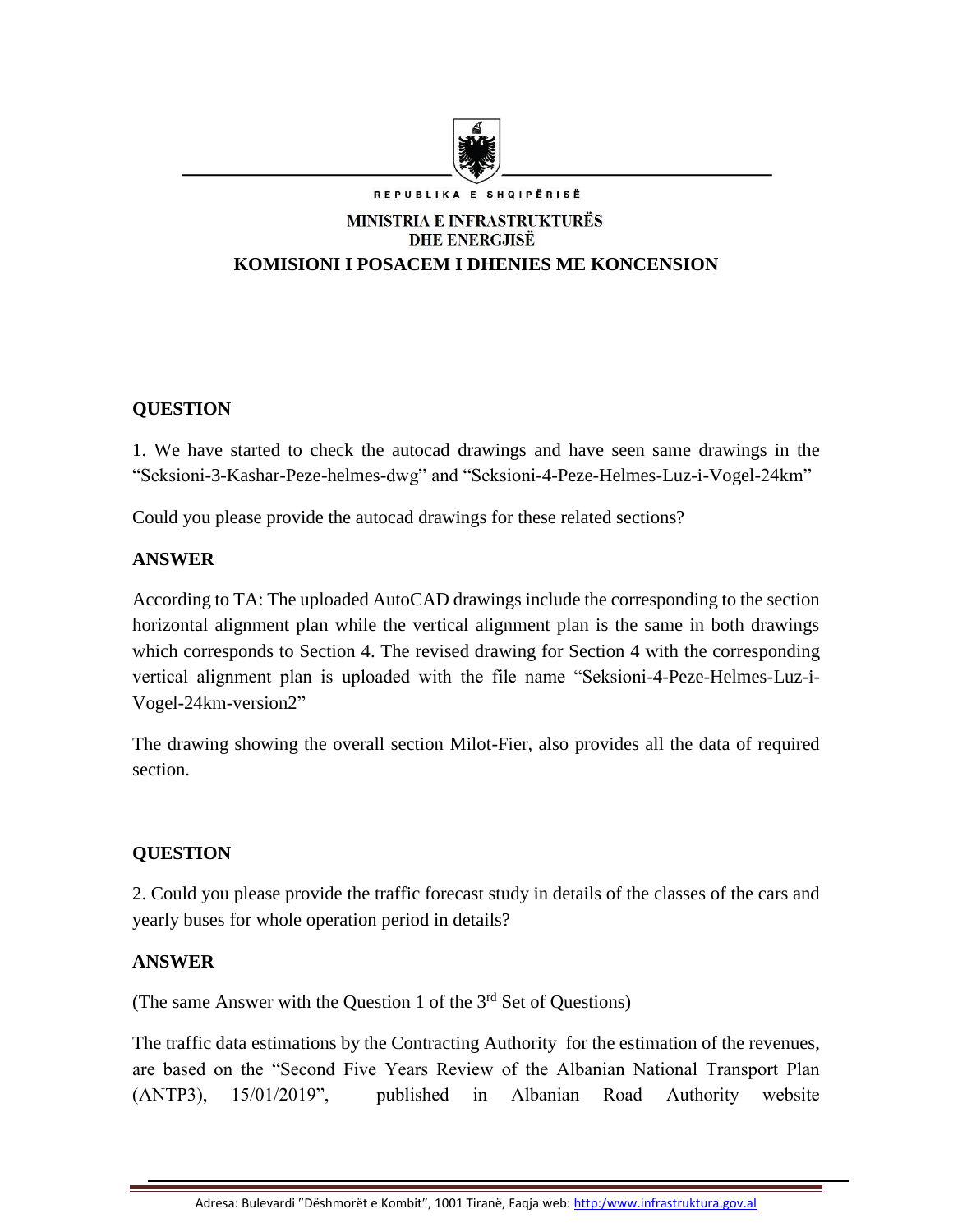[\(http://www.arrsh.gov.al/second-five-years-review-of-the-albanian-national-transport-plan](http://www.arrsh.gov.al/second-five-years-review-of-the-albanian-national-transport-plan-antp3)[antp3\)](http://www.arrsh.gov.al/second-five-years-review-of-the-albanian-national-transport-plan-antp3)

For the purpose of the State Base Case revenues calculations for the period from 2026 to 2040 (the first 15 years of operation of completed total length of motorway), the Contracting Authority estimates the Average Price of the "Annual Average Daily Traffic" (AADT) equal to 29,284 "Passenger Cars Unit" (PCU), (corresponding to the mentioned weighted average traffic/day 29,800 vehicles in criteria table) starting from 25,175 AADT PCU in 2026 and counts 32,374 AADT PCU in 2040. The Average price AADT for the period 2024-2025 (operation of part of the total length of motorway) is equal to 19,359 PCU.

Each Bidder should estimate his own traffic data and respective revenues. In this framework the above publicised "Second Five Years Review of the Albanian National Transport Plan (ANTP3), 15/01/2019" could be taken into account.

### **QUESTION**

3. Could you please describe how more or less points will be assessed and calculated for the evaluation criterion?

For example: Evaluation Criteria (6) ------- Max Guarantee amount (from the first year of operation until 2040 – annual): ……….. "The Bidder with lower Guarantee will be awarded with more points in this criterion. How these more points will be calculated and reflected to the final assessment?"

### **ANSWER**

The score that each bidder will receive per financial criterion is presented in Table "Financial Criteria" in page 64.

Specific for criterion (6):

The Bidder filled in the column (d) of the relevant Table in page 78 with the offered Maximum Guarantee amount in EUR per year.

Please taking into account that in Bidder's offer the Table (page 78) should be revised as follow: the sub-title of the column (d) "Reduction in %" should be replaced by "EUR", and the sub-title " $(d)=x\%$  of  $(c)$ " to be replaced by " $(d)$ ".

The offered Maximum Guarantee amount must be equal or lower to annual maximum state guarantee in column (b) and equal or lower to the total guarantee amount of 121.324.770 EUR.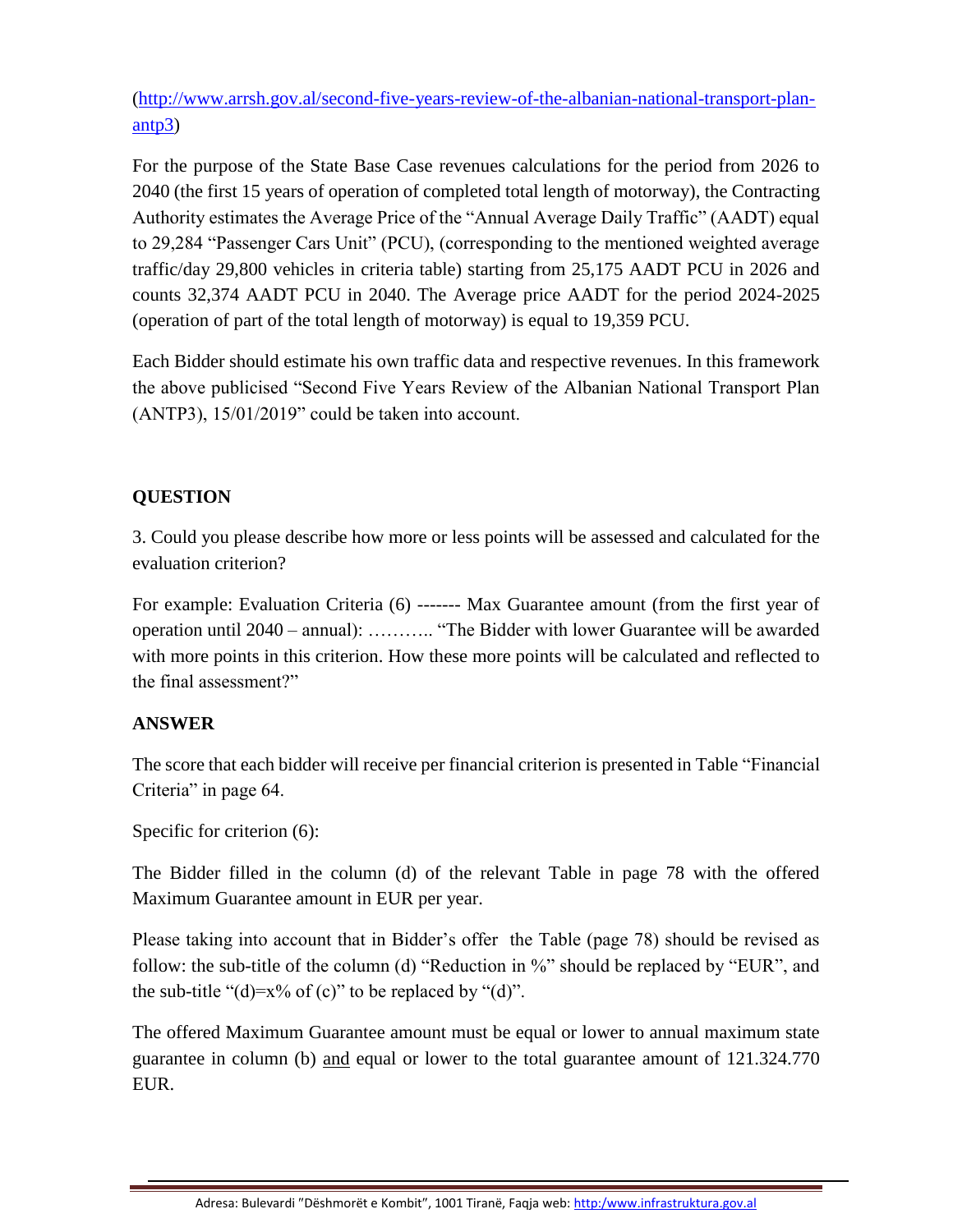The calculation is based on identifying the lowest amount of guarantee offered among all bidders and then to put this in relation to each bidder's amount offered. The fraction so generated is the coefficient that multiplied by the maximum points available determines the points to be assigned to offer.

In page 64, Table "Financial Criteria", such coefficient is: *"e = lowest offered value /bidder value*", the maximum points available is " $f =$  *Gravity factor*",  $f=40$ ".

In page 77 explanations of criterion (6) is mentioned that "*The Bidder with lower Guarantee will be awarded with more points in this criterion".*

Therefore the Bidder with the lowest Guarantee receives the grade "e = lowest offered value / lowest offered value  $= 1$ "

| Parameter                                               | Bidder 1 Offer<br>(lowest offered) |                                      |                                      |
|---------------------------------------------------------|------------------------------------|--------------------------------------|--------------------------------------|
|                                                         | price)                             | Bidder 2 Offer                       | Bidder 3 Offer                       |
| total guarantee<br>amount in EUR                        | 105.000.000                        | 110.000.000                          | 115.000.000                          |
| Lowest bid                                              | 105.000.000                        |                                      |                                      |
| $e =$ lowest offered<br>value/bidder<br>value           | 105.000.000/105.00<br>$0.000 = 1$  | 105.000.000/110.00<br>$0.000 = 0.95$ | 105.000.000/115.00<br>$0.000 = 0.91$ |
| f "Gravity<br>factor"                                   | 40                                 | 40                                   | 40                                   |
| <b>Bid Result (Points</b><br>assigned) = $(e \times f)$ | $1 \times 40 = 40$                 | $0.95 \times 40 = 38.18$             | $0.94 \times 40 = 36,52$             |

The following example may further clarify the way points are assigned:

The Bidder 1 in the above example, received the highest number of points (40) for this criterion.

The same way of reasoning applies to most bids.

### **QUESTION**

4. We again refer to construction experience where min 200 mio euro of work is demanded.

Can this 200 mio euro be fulfilled through an on going project where % 85 of the scope has been completed whıch is standing more than 200 mio euro?